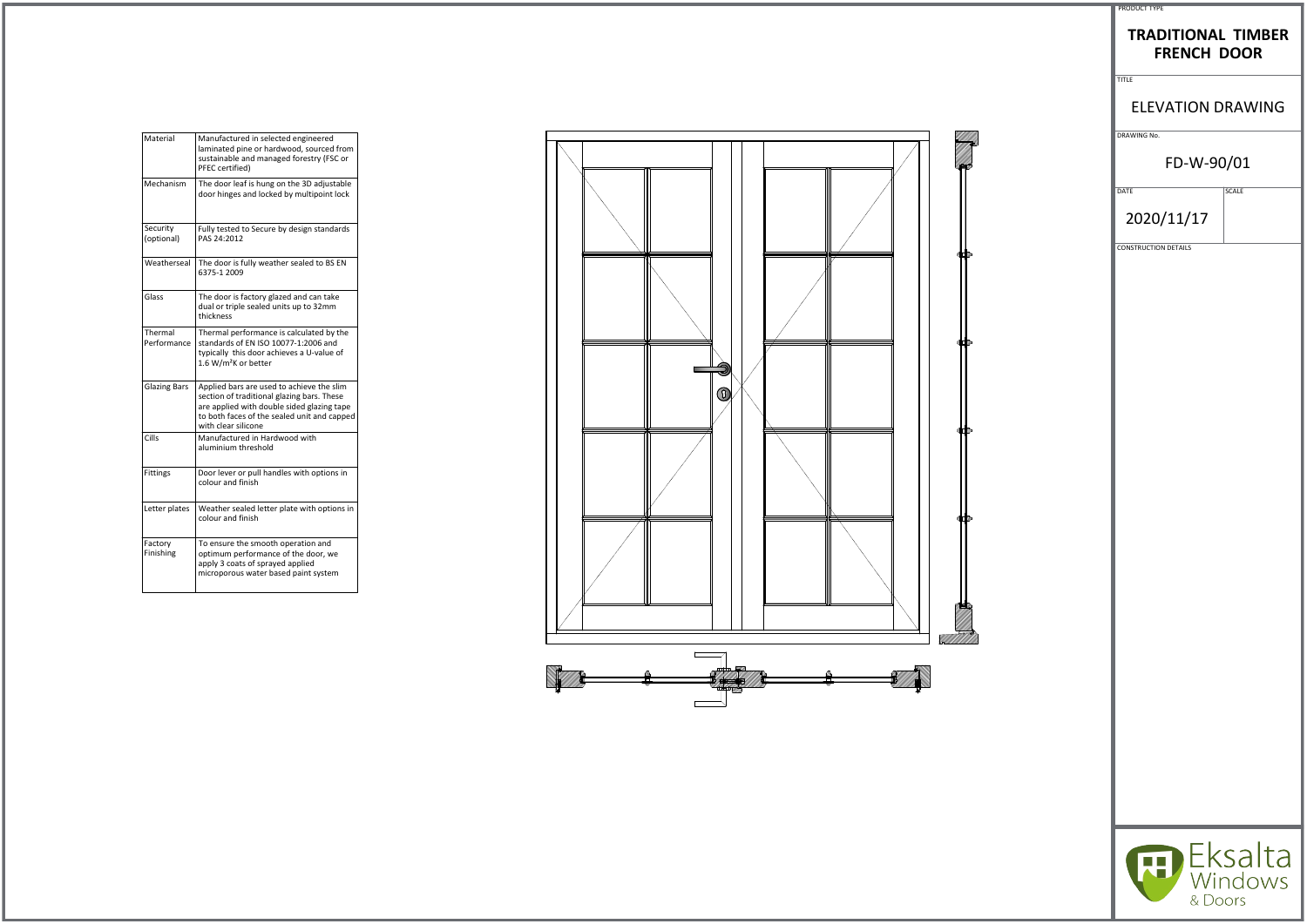

|                          | PRODUCT TYPE                                                    |                    |
|--------------------------|-----------------------------------------------------------------|--------------------|
|                          | <b>TRADITIONAL TIMBER</b><br><b>FRENCH DOOR</b><br><b>TITLE</b> |                    |
|                          | <b>FRENCH DOOR SECTIONS</b>                                     |                    |
|                          | DRAWING No.                                                     |                    |
|                          | HD-W-90/03                                                      |                    |
|                          | <b>DATE</b>                                                     | SCALE              |
|                          | 2020/11/17                                                      |                    |
|                          | <b>CONSTRUCTION DETAILS</b>                                     |                    |
|                          |                                                                 |                    |
| 60                       |                                                                 |                    |
|                          |                                                                 |                    |
| 90                       |                                                                 |                    |
|                          |                                                                 |                    |
|                          |                                                                 |                    |
| 110<br>40<br>154         |                                                                 |                    |
|                          |                                                                 |                    |
|                          |                                                                 |                    |
| $\overline{4}$<br>4<br>Ī |                                                                 |                    |
|                          |                                                                 |                    |
|                          |                                                                 |                    |
|                          |                                                                 |                    |
|                          |                                                                 |                    |
|                          |                                                                 |                    |
|                          |                                                                 |                    |
|                          |                                                                 |                    |
|                          |                                                                 |                    |
|                          |                                                                 |                    |
|                          |                                                                 | Eksalta<br>Windows |
|                          | & Doors                                                         |                    |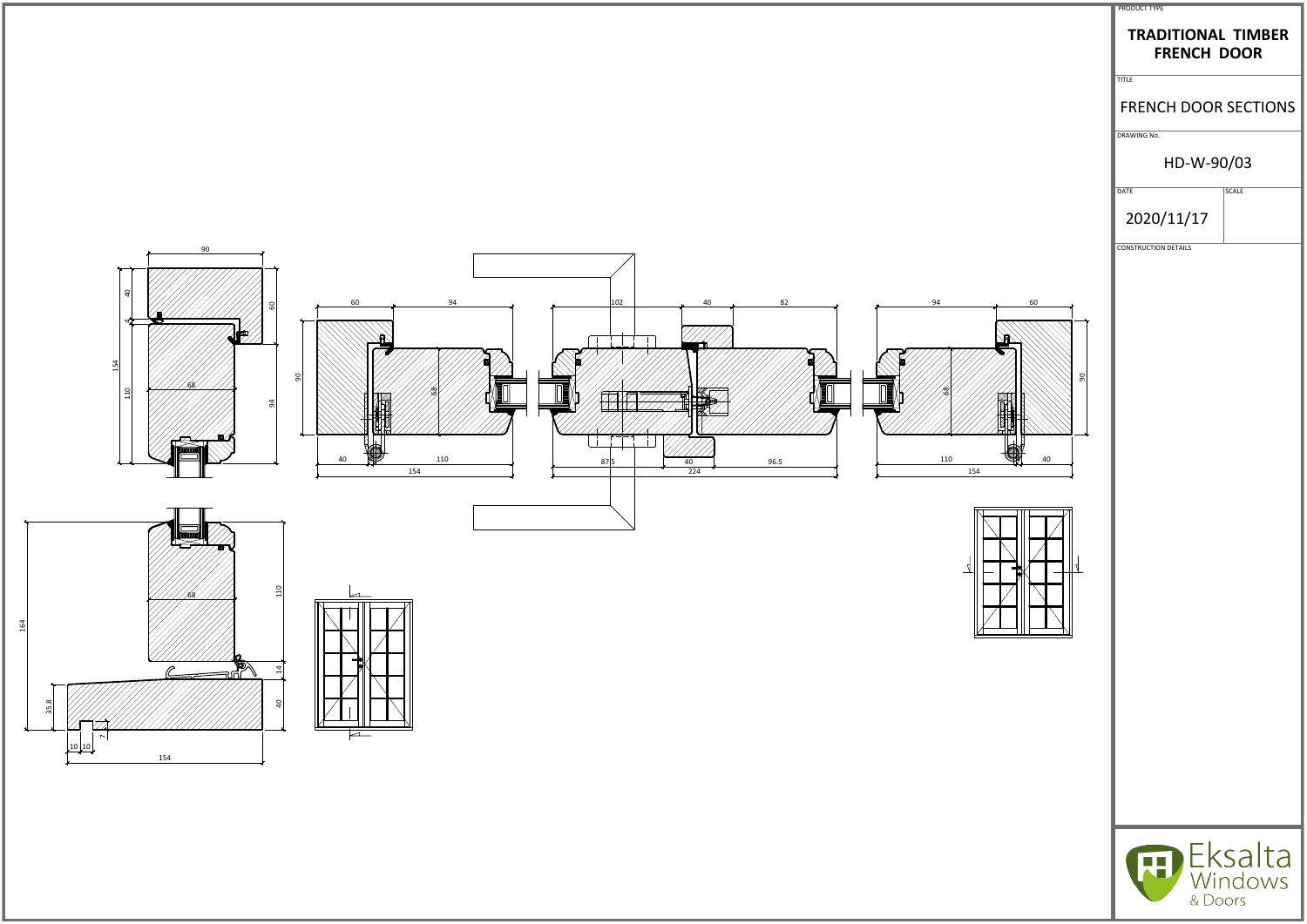



#### GLAZING BAR AND BEAD OPTIONS



## HD-W-90/06



# **TRADITIONAL TIMBER FRENCH DOOR**